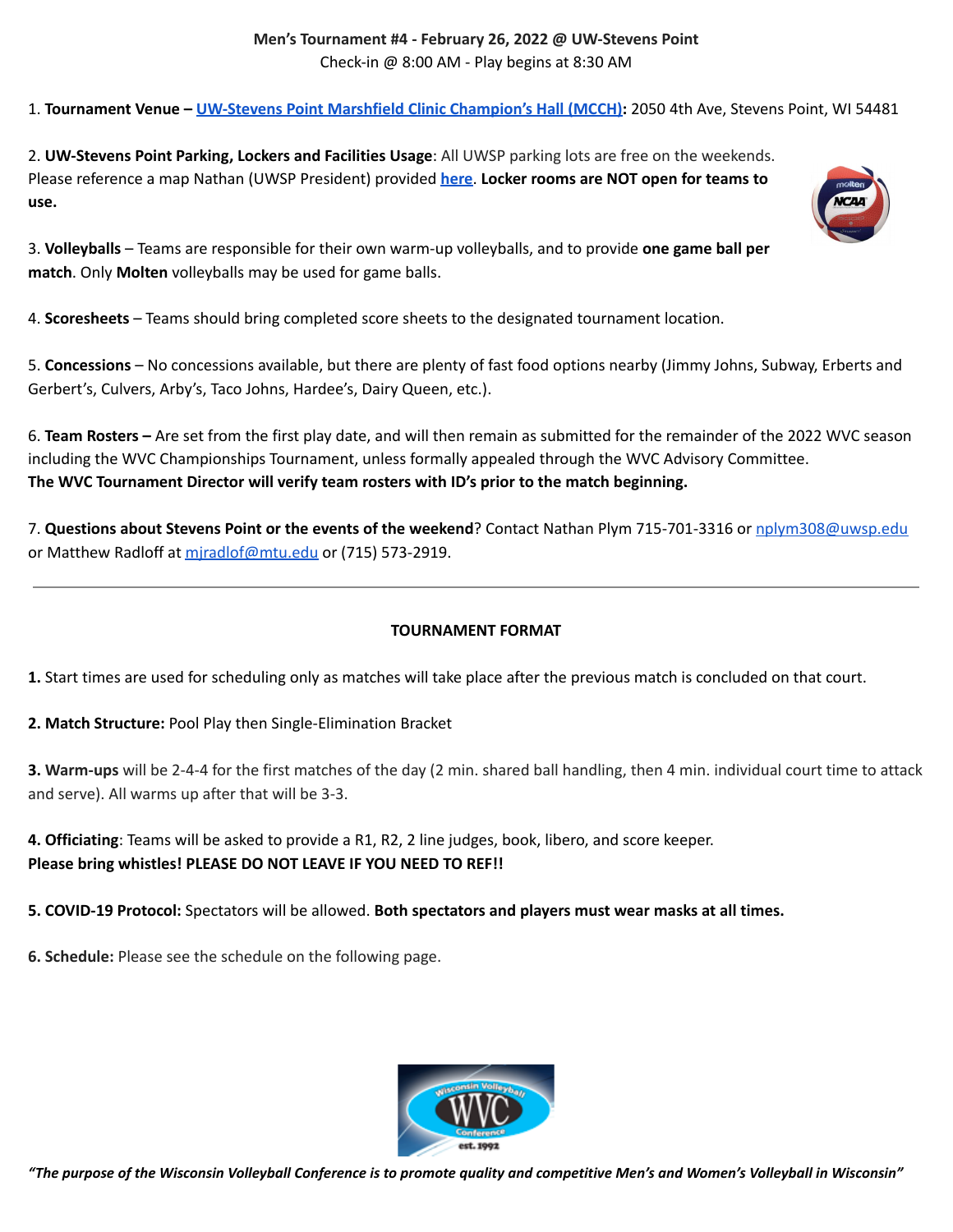| <b>MAC Gym</b> |                       |                | <b>Quandt Gym</b>       |                | <b>Berg Gym</b>     | <b>Berg Gym</b> |                        |  |  |
|----------------|-----------------------|----------------|-------------------------|----------------|---------------------|-----------------|------------------------|--|--|
| Pool A         |                       |                | Pool B                  |                | Pool C              | Pool D          |                        |  |  |
| Team#          | <b>Team Name</b>      | Team #         | <b>Team Name</b>        | Team#          | <b>Team Name</b>    | Team#           | <b>Team Name</b>       |  |  |
| $\mathbf{1}$   | UW-Whitewater 1       | $\mathbf{1}$   | <b>UW-Eau Claire 1</b>  | $\mathbf{1}$   | UW-La Crosse 1      | $\mathbf{1}$    | UW-Platteville         |  |  |
| $\overline{2}$ | Northern<br>Michigan  | $\overline{2}$ | Michigan Tech           | $\overline{2}$ | UW-La Crosse 2      | $\overline{2}$  | UW-Eau Claire 2        |  |  |
| $\overline{3}$ | UW-Milwaukee          | 3              | <b>UW-Stevens Point</b> | $\overline{3}$ | <b>Winona State</b> | 3               | <b>UW-Eau Claire 3</b> |  |  |
| $\overline{4}$ | <b>UW-River Falls</b> | $\overline{4}$ | UW-Oshkosh 2            |                |                     |                 |                        |  |  |
|                |                       |                |                         |                |                     |                 |                        |  |  |

|                    |    | <b>MAC Gym</b><br>Ref |                |  | <b>Quandt Gym</b> |           | Ref       |  | <b>Berg-Court 1</b>          |                | <b>Ref</b>     |  | Berg - Court 2 |                | <b>Ref</b>     |
|--------------------|----|-----------------------|----------------|--|-------------------|-----------|-----------|--|------------------------------|----------------|----------------|--|----------------|----------------|----------------|
| 8:30am             | A2 | A <sub>3</sub>        | A1             |  | <b>B2</b>         | <b>B3</b> | <b>B1</b> |  | C <sub>2</sub>               | D <sub>3</sub> | D <sub>1</sub> |  | D <sub>2</sub> | C <sub>3</sub> | C <sub>1</sub> |
| 9:30am             | A1 | A4                    | A2             |  | <b>B1</b>         | <b>B4</b> | <b>B2</b> |  | D <sub>1</sub>               | C <sub>3</sub> | C <sub>2</sub> |  | C <sub>1</sub> | D <sub>3</sub> | D <sub>2</sub> |
| 10:30pm            | A2 | A <sub>4</sub>        | A3             |  | <b>B2</b>         | <b>B4</b> | <b>B3</b> |  | D <sub>1</sub>               | C <sub>2</sub> | C <sub>3</sub> |  | C <sub>1</sub> | D <sub>2</sub> | D <sub>3</sub> |
| 11:30pm            | A1 | A <sub>3</sub>        | A4             |  | <b>B1</b>         | <b>B3</b> | <b>B4</b> |  | C <sub>2</sub>               | D <sub>2</sub> | D <sub>1</sub> |  | D <sub>3</sub> | C <sub>3</sub> | C1             |
| 12:30pm            | A3 | A <sub>4</sub>        | A2             |  | <b>B3</b>         | <b>B4</b> | <b>B2</b> |  | C <sub>1</sub>               | D <sub>1</sub> | D <sub>2</sub> |  |                |                |                |
| 1:30 <sub>pm</sub> | A1 | A2                    | A <sub>3</sub> |  | <b>B1</b>         | <b>B2</b> | <b>B3</b> |  | <b>BREAK</b><br><b>BREAK</b> |                |                |  |                |                |                |
| ***Bracket Play*** |    |                       |                |  |                   |           |           |  |                              |                |                |  |                |                |                |

## **Tournament Format:**

- **4-Team Pools:** Pool play will be best 2 out of 3 sets to 25 (Win by 2).
- **3-Team Cross-Pools:** Pool play will be best 2 out of 3 sets to 25 (Win by 2).
- **Bracket:** Best 2 out of 3 sets (Win by 2).
- Teams will compete in pool play and then will play in a pre-seeded bracket.
	- 1st Place Teams from each pool move to Gold Bracket
	- 2nd Place Teams from each pool move to Silver Bracket
	- 3rd Place Teams from each pool move to Bronze Bracket
	- 4th Place Teams from Pool A & B move to Copper Bracket
- Seeding/tie breakers in pool play determined by:
	- Overall match record
	- Overall set record
	- Head to head game record
	- Overall point differential
	- Coin Flip

**Note:** WVC On-Site Coordinator may utilize free court space in the Berg in the afternoon for Pool A & Pool B.